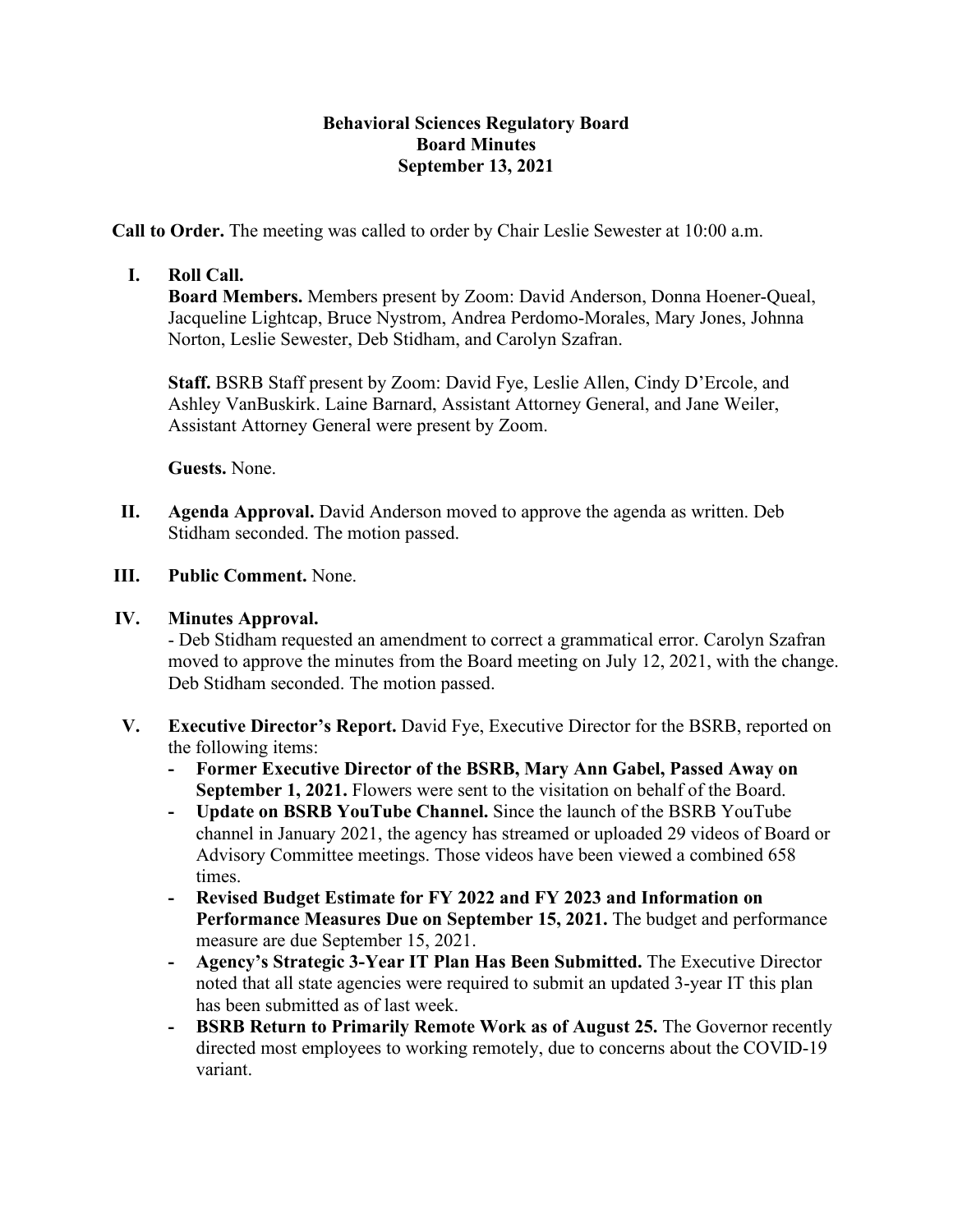- **- Additional Technology Purchased to Support Remote Work.** The Executive Director noted that the agency recently purchased equipment from the state surplus to assist staff being able to work from home.
- **- BSRB Hiring a Senior Administrative Assistant, Advertisement Closing September 23, 2021.** One of the agency staff members resigned and the agency is advertising the position. The agency hopes to fill the position quickly.
- **- Board Governance Policy.** The Executive Director noted he has been reviewing the Board Governance Policy and has reached out to the Attorney General's office for guidance on certain topics. He noted he has also reached out to different agencies for comparisons of practices.
- **- PSYPACT.** The 2021 Legislature enacted legislation to add Kansas to a multi-state compact for Licensed Psychologists named PSYPACT, with an effective date of January 1, 2022. While the Commissioner for Kansas would not have voting rights until January 2022, the Board was asked to identify a Commissioner for discussion purposes at meetings and the Board has selected the Executive Director as the Commissioner for PSYPACT in Kansas.
- **- Kansas Fights Addiction Grant Review Board.** The Executive Director reported no meetings have been scheduled for the Kansas Fights Addictions Grant Review Board, but he will continue to monitor any activities of this group and bring back information to the Board.
- **- Overdose Fatality Review Board.** The Kansas Department of Health and Environment (KDHE) received a grant from the Centers for Disease Control (CDC) and can put together a group to review cases. They met on January 24<sup>th</sup> and the Executive Director attended that meeting. They are still very new so have not had many meetings and none have been scheduled as of yet.
- **- Advisory Committees / Other Committees Facilitated.** Many Advisory Committees have met recently to recommend new members be added.
- **- NBCC Conference August 4 – 6.** The Executive Director attended the National Board for Certified Counselors (NBCC) in Denver, CO, which was a great opportunity for the Director to learn about effective practices in other jurisdictions.
- **VI. Staff Reports.** Leslie Allen, Assistant Director and Licensing Manager for the BSRB, provided updated information on the number of permanent licensees for active practitioners, per the distinct fields licensed by the BSRB.

# **VII. New Business.**

- A. **Welcome New Board Public Member Donna Hoener-Queal.** The Board welcomed Donna Hoener-Queal as a new public member and Ms. Hoener-Queal introduced herself to the Board.
- B. **Appointment to Master's Level Psychology Advisory Committee and Social Work Advisory Committee.** The Board Chair appointed Donna Hoener-Queal to the Master's Level Psychology Advisory Committee and Social Work Advisory Committee as public member.
- C. **Review of BSRB Website Posting Policy.** Assistant Attorney General, Laine Barnard, discussed the current BSRB website posting policy. Assistant Attorney General, Jane Weiler discussed the disciplinary side of having actions posted on the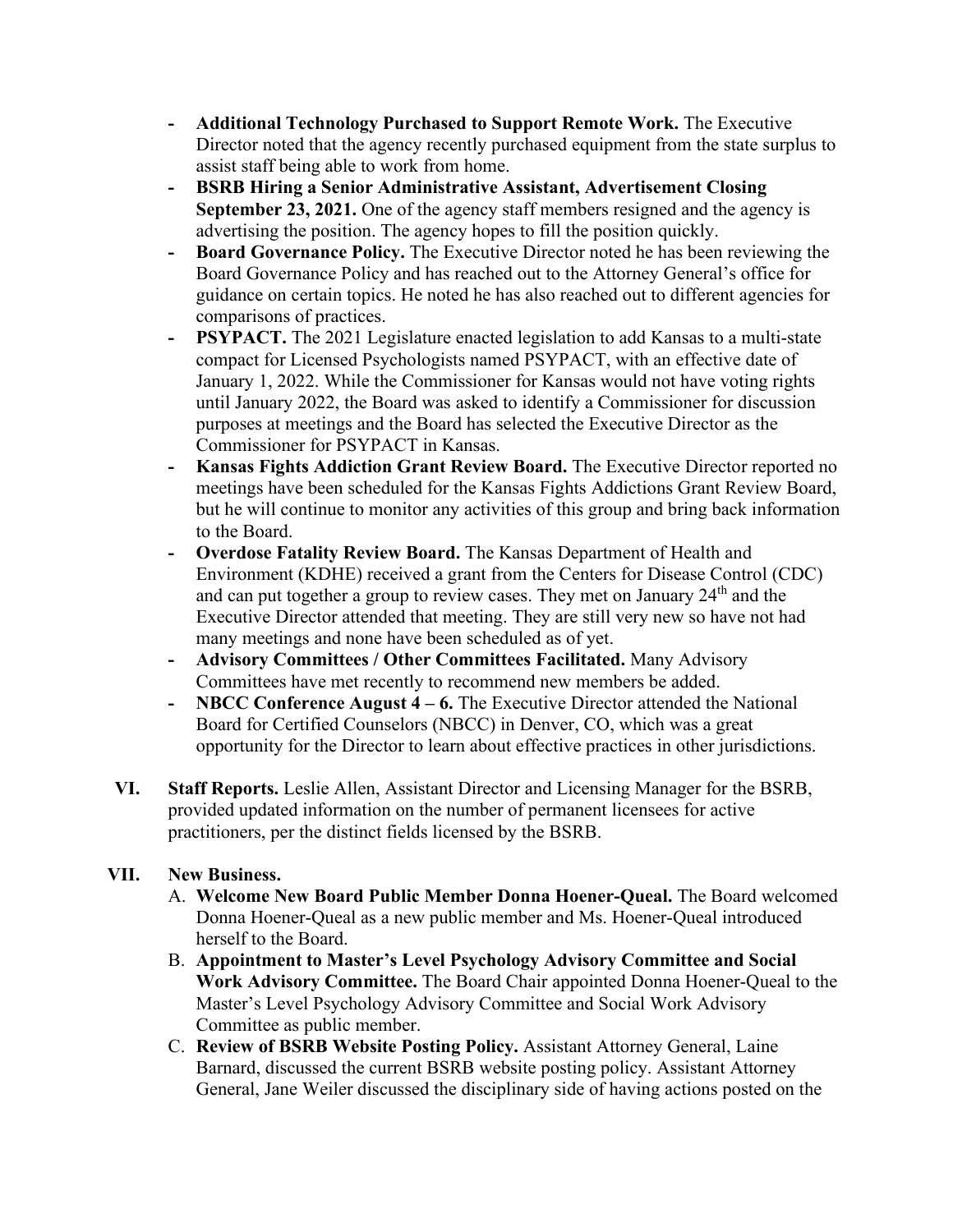website to protect the public. Both members of the Attorney General's office highlighted suggested changes to language in the policy to add clarity on what items should be posted. It was decided that the suggested changes will be brought back to the Board for consideration.

- D. **Off-Site Board Meeting/Board Retreat.** The Executive Director spoke with the Board regarding the Governor's direction not to hold in-person meetings. The Board discussed having an online option for an all-day meeting or splitting up the meeting into two different days. The Board agreed to have two different meetings. The first date would be September 27, 2021, from 9 am to 12pm. The Executive Director will send out a Doodle poll to provide options on dates for the second meeting day.
- E. **Licensed Psychology Advisory Committee Recommendations for New Members.** The Board Chair appointed Jessica Hamilton, Tiffany Johnson and Zachary Parrett to the Licensed Psychology Advisory Committee.
- F. **Master's Level Psychology Advisory Committee Recommendations for New Members.** The Board Chair appointed Lauren Lucht, Kari Wold and Rebecca Jabara to the Master's Level Psychology Advisory Committee.
- G. **Composition of Behavior Analyst Advisory Committee.** The Executive Director discussed the composition of the Behavior Analyst Advisory Committee. The current Chair of the Advisory Committee is Bruce Nystrom. This Advisory Committee has not met recently, and appointments are needed. The Board reduced the number of Board members on the Advisory Committee to two members, one professional member and one public member. The Board Chair appointed Jacqueline Lightcap as public member to the Behavior Analyst Advisory Committee. The Executive Director will work with the Advisory Committee Chair to schedule a meeting and review letters of interest for new members of the committee.
- H. **Updated Contractual Agreements with National Board for Certified Counselors (NBCC), Attorney General's Office, and Department of Administration.** The Executive Director made the Board aware of the contractual agreements with the NBCC, the Attorney General's Office, and the Department of Administration. The Executive Director asked Assistant Attorney General, Laine Barnard to review the NBCC agreement. Ms. Barnard reviewed the changes to the contract and discussed those changes with the Board. The Board feels comfortable with the Executive Director moving forward with the NBCC contract. For the yearly contract with the Attorney General's Office, the fee has not changed from last year for this fiscal year, however there may be changes in future years. The agency receives assistance from the Department of Administration for numerous things. The fee is going up a little bit, however it is not a big amount. The Board did not request any changes to the agreements.
- I. **Review Provisional License Criteria.** The Assistant Director spoke with the Board about providing provisional licenses to applicants if individuals are short any licensure requirements, such as being short a course. These types of licenses have been handled by the agency in the past, however the Assistant Director wanted to check and see if these licenses should go before the Board for review. The Board directed staff to continue the current process and allow the Executive Director or Assistant Director finalize these decisions.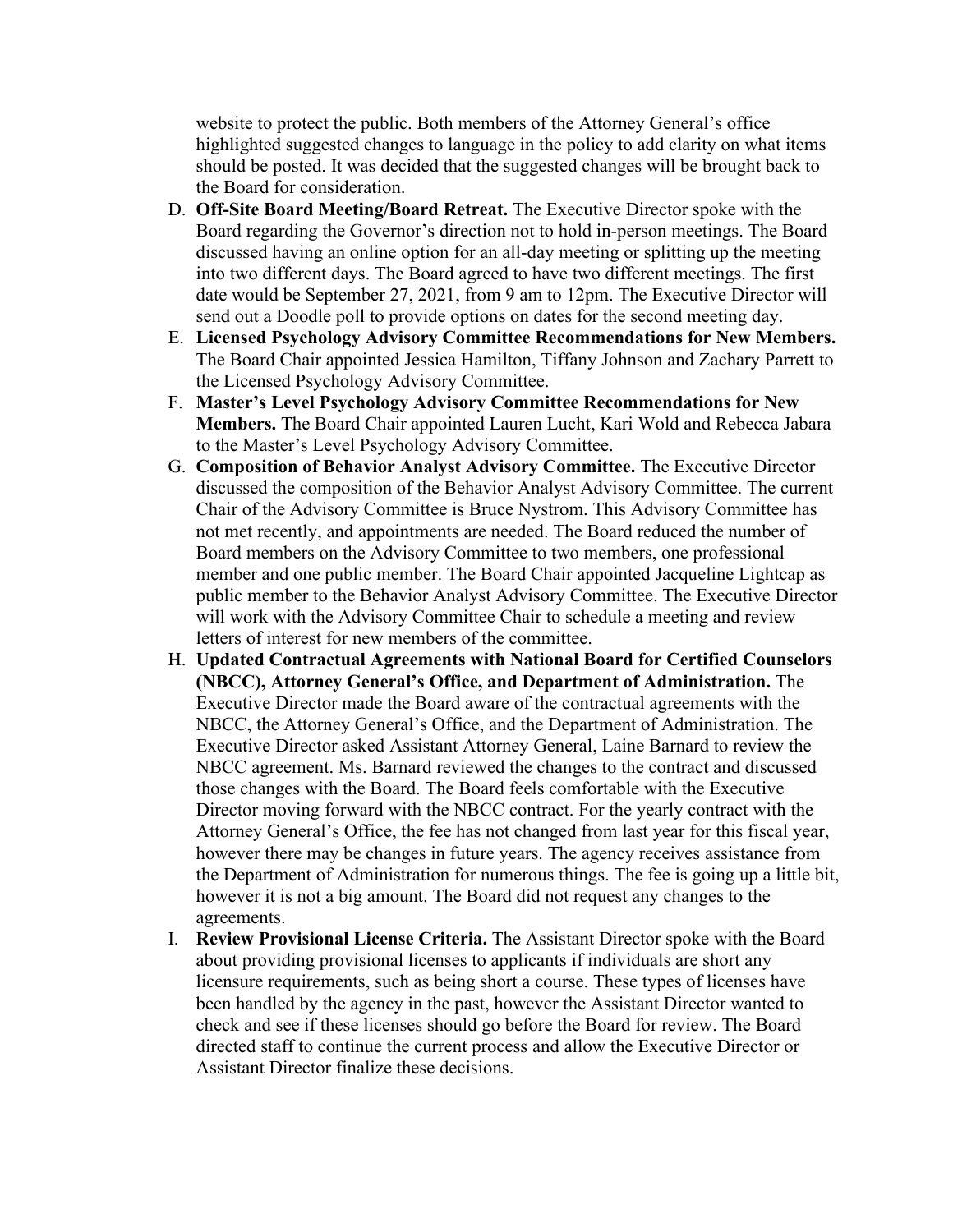## **VIII. Old Business.**

- **A. Forum for Future Board Meetings – In Person, Online, or Hybrid.** The Executive Director recommended pausing the decisions to hold in person meetings until the agency has direction that it is safe to meet in person again. Meetings will be held virtually until further notice.
- **B. Review of Applications for Individuals who Received their Education from an Institution not Accredited by a National Accrediting Body.** The Executive Director informed the Board that the agency has contracted with a couple of outside experts that are reviewing qualifications for licensure in certain cases. Andrew Secor is reviewing qualifications for the professional counselor profession. Kendal Carswell is reviewing qualifications for the addiction counselor profession.
- **C. Synching Expiration Dates for Multiple Licenses Under the BSRB.** The Executive Director reported that there are a little over 1,000 licensees that have more than one license with the Board. The Board discussed whether licensees would be able to sync up the expiration dates for licenses. The Board asked Advisory Committees to discuss this topic and report back to the Board.
- **IX. Complaint Review Committee Report.** Bruce Nystrom, Chair of the Complaint Review Committee, noted the CRC met in August and he provided a brief report on the number of violations that were received.

# **X. Professions Reports.**

- **A. Licensed Psychology.** The Executive Director noted the Advisory Committee met on August 10 and discussed PSYPACT updates. The Advisory Committee members also discussed possible new Advisory Committee members and recommended 3 individuals.
- **B. Social Work.** Carolyn Szafran, Co-Chair of the Advisory Committee, noted the Advisory Committee was scheduled to meet August 17, but the meeting was cancelled. The Advisory Committee will be reviewing applicants for membership at the next meeting. Next meeting is scheduled for October 19.
- **C. Professional Counseling.** The Executive Director noted the Advisory Committee met on August 2 and discussed a multi-state compact for professional counselors which has been enacted in Georgia and Maryland. The Advisory Committee will have continued discussion on disposal of records of deceased practitioners and CEU's on diversity, equity and inclusion and their next meeting in October.
- **D. Master's Level Psychology.** David Anderson, Chair of the Advisory Committee, noted the Committee met on August 17 and discussed reviewing applicants to be on the committee. The committee recommended 3 individuals to add to the committee. The Advisory Committee had continued discussion on disposal of records from diseased practitioners and CEU's on diversity, equity and inclusion. Next meeting is scheduled for October.
- **E. Marriage and Family Therapy.** Mary Jones, Chair of the Advisory Committee, noted the Committee has not met since the last Board meeting but is scheduled to meet in October.